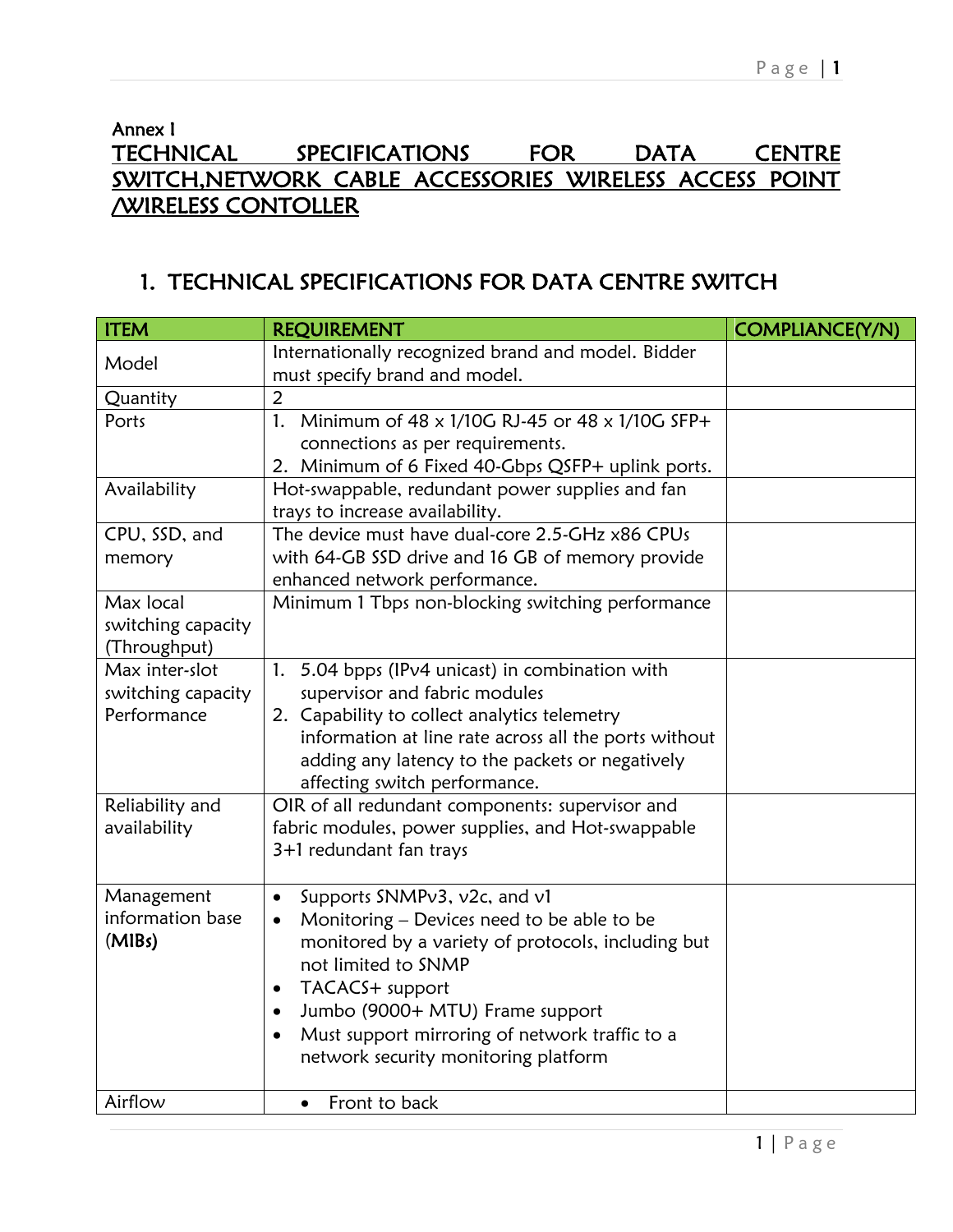| <b>ITEM</b>      | <b>REQUIREMENT</b>                                                                                | <b>COMPLIANCE(Y/N)</b> |
|------------------|---------------------------------------------------------------------------------------------------|------------------------|
|                  | Designed for end-of-row deployments                                                               |                        |
| Cable            | Integrated dual side for flexible cabling deployments                                             |                        |
| management       |                                                                                                   |                        |
| Power            | Redundant power supply                                                                            |                        |
|                  | 1+1 redundant hot-swappable Power Supplies                                                        |                        |
|                  |                                                                                                   |                        |
| <b>Network</b>   | Expansion modules                                                                                 |                        |
| connectivity     | Minimum of 48 port 1 and 10 Gigabit Ethernet                                                      |                        |
|                  | and FCoE module/SFP cards pre-installed and                                                       |                        |
|                  | licensed.                                                                                         |                        |
|                  | Minimum of 48 port 2/4/8/16 FC pre-installed<br>with FC card and all 48 ports licenced.           |                        |
|                  | Minimum of 48 port 10/100/1000 module pre-<br>$\bullet$                                           |                        |
|                  | installed with all ports populated and licensed.                                                  |                        |
|                  | Should support Layer3 module                                                                      |                        |
|                  | Should support layer 2 switching and VLANS                                                        |                        |
|                  | $2 \times$ SFPs LR (upto 25 km)                                                                   |                        |
|                  | Networking overlay - NVGRE & VXLAN                                                                |                        |
|                  | Multicast - IGMPv2/IGMPv3 support is<br>$\bullet$                                                 |                        |
|                  | required on ToR / Leaf switches to support                                                        |                        |
|                  | multicast requests                                                                                |                        |
|                  | Must support 802.1q VLAN tagging / trunking.                                                      |                        |
| Mounting         | Must include Rail kits and power cord included per                                                |                        |
|                  | switch                                                                                            |                        |
| Licenses         | 1. Must include Activation permit for trunking,<br>advanced performance monitoring, fabric watch, |                        |
|                  | extended fabric and adaptive networking and                                                       |                        |
|                  | fabric vision                                                                                     |                        |
|                  | 2. Access to ongoing innovation and new technology                                                |                        |
|                  | from OEM through software support service                                                         |                        |
|                  | 3. Investment protection of software purchases                                                    |                        |
|                  | through software services-enabled license                                                         |                        |
|                  | portability. Licenses must be portable between                                                    |                        |
|                  | generations of hardware, eliminating the need to                                                  |                        |
|                  | repurchase software when upgrading to new<br>hardware.                                            |                        |
|                  |                                                                                                   |                        |
|                  | 4. Telemetry information should include flow<br>information, interpacket variation and context    |                        |
|                  | details.                                                                                          |                        |
|                  |                                                                                                   |                        |
| Warranty         | Three (3) years warrant support                                                                   |                        |
| Installation and | Provide installation setup and configuration of the                                               |                        |
| configuration    | device to IEBC Local Area Network.                                                                |                        |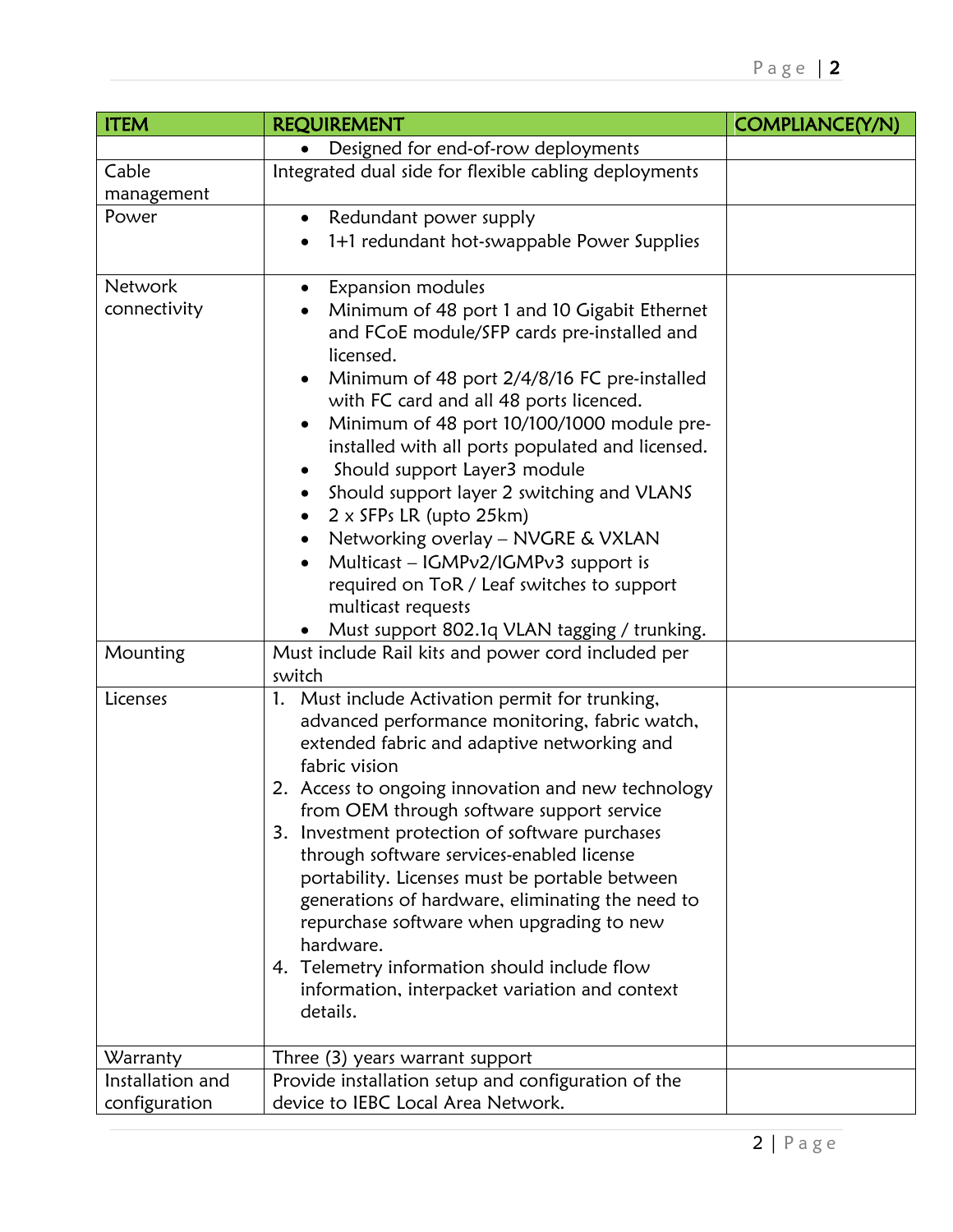| <b>ITEM</b> | <b>REQUIREMENT</b> | COMPLIANCE(Y/N) |
|-------------|--------------------|-----------------|
| services.   |                    |                 |

## 2. TECHNICAL SPECIFICATIONS FOR NETWORK ACCESSORIES

| <b>ITEM</b>                                              | QTY             |                                                                                                                                          | <b>COMPLIANCE(Y/N)</b> |
|----------------------------------------------------------|-----------------|------------------------------------------------------------------------------------------------------------------------------------------|------------------------|
| 5M Patch cord                                            | 100             | Factory Made CAT 6A UTP<br>Patch Cord of 5 Meters each.                                                                                  |                        |
| 3M Patch cord                                            | 100             | Factory Made CAT 6A UTP<br>Patch Cord of 3 Meters each.                                                                                  |                        |
| Cable Roll                                               | 2               | CAT 6A UTP cable roll                                                                                                                    |                        |
| Switch                                                   | 15              | 16 Port Unmanaged Switches<br>for Small Business.<br>Interfaces: 16 x 100Base-<br>TX/1000 Base-T - RJ-45<br>Ports: $16 \times 1000$ Mbps |                        |
| <b>Wifi</b><br>access<br>point<br>for<br>internet access | 10 <sup>°</sup> | Technical<br>specifications<br>outlined in table below.                                                                                  |                        |
| <b>NAS Storage</b>                                       |                 | With Minimum 6 Terabytes<br>capacity.                                                                                                    |                        |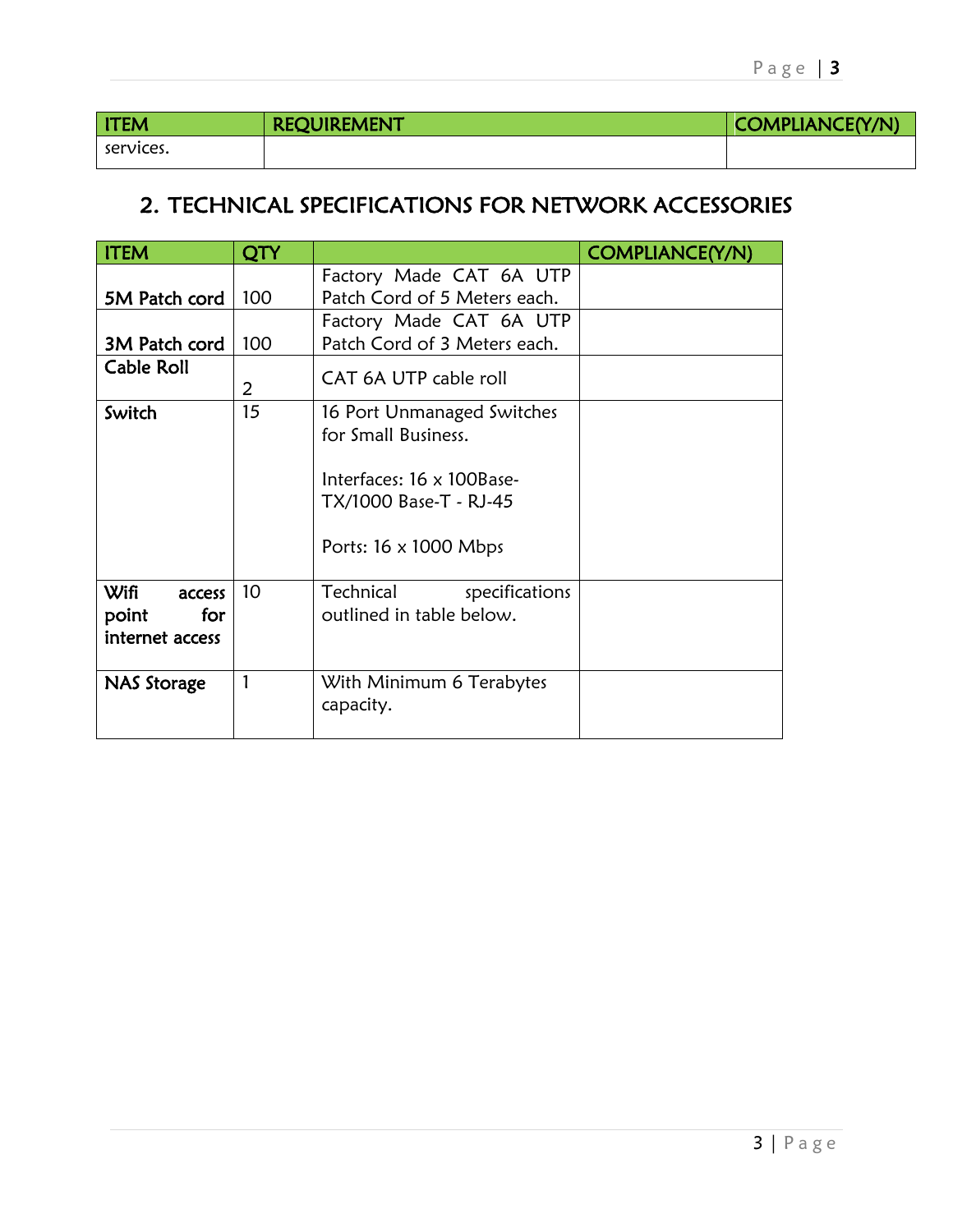## 3. TECHNICAL SPECIFICATIONS FOR WIRELESS ACCESS POINTS /WIRELESS CONTOLLER

| <b>ITEM</b>     | QTY | <b>FEATURES</b>                 | <b>SPECIFICATIONS</b>                                                                                                                                                                                                                                                                                                                                                                                                                                                                                                                                                                                       | <b>COMPLIAN</b><br>CE(Y/N) |
|-----------------|-----|---------------------------------|-------------------------------------------------------------------------------------------------------------------------------------------------------------------------------------------------------------------------------------------------------------------------------------------------------------------------------------------------------------------------------------------------------------------------------------------------------------------------------------------------------------------------------------------------------------------------------------------------------------|----------------------------|
| <b>Wireless</b> | 9   | <b>Network</b>                  | 10/100/1000BASE-T<br>autosensing                                                                                                                                                                                                                                                                                                                                                                                                                                                                                                                                                                            |                            |
| access          |     | Interfaces                      | (RJ-45) ports                                                                                                                                                                                                                                                                                                                                                                                                                                                                                                                                                                                               |                            |
| points          |     | Wi-Fi Standards                 | 802.11a, 802.11b,<br>802.11g<br>and<br>802.11n                                                                                                                                                                                                                                                                                                                                                                                                                                                                                                                                                              |                            |
|                 |     | Power method                    | 1. Supports PoE                                                                                                                                                                                                                                                                                                                                                                                                                                                                                                                                                                                             |                            |
|                 |     |                                 | 2. Power injectors, power cable<br>included.                                                                                                                                                                                                                                                                                                                                                                                                                                                                                                                                                                |                            |
|                 |     | SSID                            | Supports multiple SSID                                                                                                                                                                                                                                                                                                                                                                                                                                                                                                                                                                                      |                            |
|                 |     | Traffic<br>Guest<br>Isolation   | Supported                                                                                                                                                                                                                                                                                                                                                                                                                                                                                                                                                                                                   |                            |
|                 |     | Concurrent                      | Supported                                                                                                                                                                                                                                                                                                                                                                                                                                                                                                                                                                                                   |                            |
|                 |     | clients                         |                                                                                                                                                                                                                                                                                                                                                                                                                                                                                                                                                                                                             |                            |
|                 |     | <b>Mounting</b>                 | Wall/Ceiling (Kits Included)                                                                                                                                                                                                                                                                                                                                                                                                                                                                                                                                                                                |                            |
|                 |     | Controller                      | Supported                                                                                                                                                                                                                                                                                                                                                                                                                                                                                                                                                                                                   |                            |
|                 |     | <b>Based</b>                    |                                                                                                                                                                                                                                                                                                                                                                                                                                                                                                                                                                                                             |                            |
|                 |     | Management<br>Wireless Security | WEP, WPA-PSK, WPA-Enterprise                                                                                                                                                                                                                                                                                                                                                                                                                                                                                                                                                                                |                            |
|                 |     |                                 | (WPA/WPA2, TKIP/AES)                                                                                                                                                                                                                                                                                                                                                                                                                                                                                                                                                                                        |                            |
|                 |     | Design<br>and<br>Deployment     | Support Controller based and<br>1.<br>Controller<br>less<br>/Standalone<br>(Compatible<br>Cisco<br>to<br>2500,5500 or controller higher<br>version)<br>2. Gives IEBC remote<br>workers<br>wired and wireless connectivity<br>3. Supports Layer 3 mobility across<br>central or remote locations on<br>enterprise campus,<br>the<br>in<br>branch offices, and at remote<br>sites.<br>4. Supports Routing Function<br>5. Supports PHY data rates up<br>to300 Mbps or higher.<br>6. Supports $2\times3$<br>multiple-input<br>multiple-output (MIMO) with<br>two spatial streams<br>7. Supports<br>Web<br>based |                            |